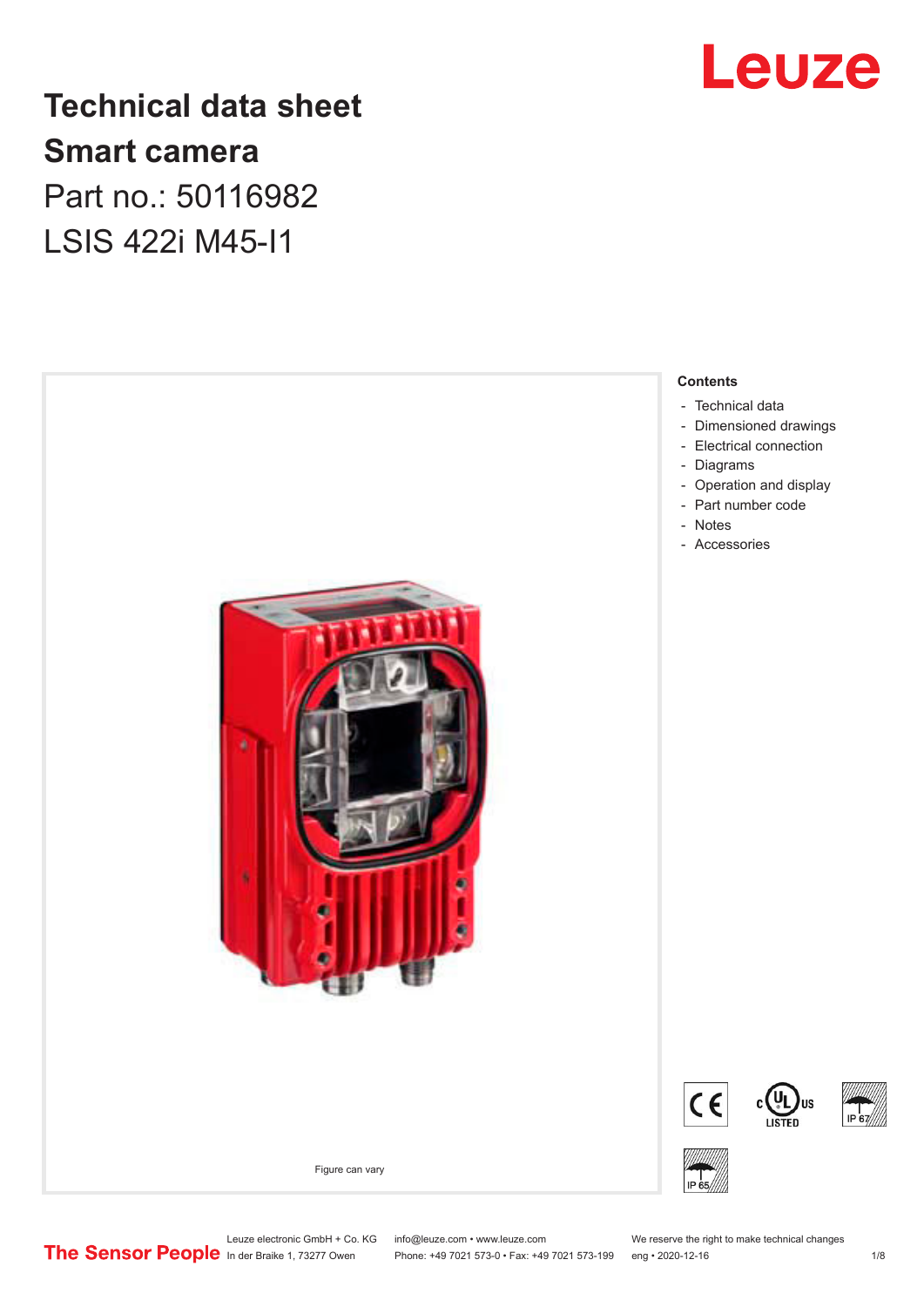# <span id="page-1-0"></span>**Technical data**

#### **Basic data**

| <b>Series</b>                                  | LSIS 422i                    |
|------------------------------------------------|------------------------------|
| Chip                                           | <b>CMOS</b>                  |
| <b>Functions</b>                               |                              |
|                                                |                              |
| <b>Software functions</b>                      | Reading of 1D codes          |
|                                                | Reading of 2D codes          |
| <b>Read data</b>                               |                              |
|                                                |                              |
| Code types, readable                           | 2/5 Interleaved              |
|                                                | Codabar<br>Code 128          |
|                                                | Code 39                      |
|                                                | Data Matrix Code             |
|                                                | Directly-marked 2D-codes     |
|                                                | <b>EAN 128</b>               |
|                                                | <b>EAN 8/13</b>              |
|                                                | Pharma Code                  |
|                                                | <b>UPC</b>                   |
|                                                |                              |
| <b>Optical data</b>                            |                              |
| <b>Working range</b>                           | 75  10,000 mm                |
| <b>Light source</b>                            | LED, Infrared                |
| <b>Transmitted-signal shape</b>                | pulsed, continuously         |
| Camera resolution, horizontal                  | 752 px                       |
| Camera resolution, vertical                    | 480 px                       |
| <b>Focal length</b>                            | <b>16 mm</b>                 |
| Chip size                                      | $1/3$ in                     |
| Frame rate (images per second), max.           | 50 pieces per second         |
| <b>Electronic shutter speed</b>                | $0.05420$ ms                 |
| Camera type                                    | Monochrome                   |
| <b>Electrical data</b>                         |                              |
| <b>Protective circuit</b>                      | Overtemperature protection   |
|                                                | Overvoltage protection       |
|                                                | Polarity reversal protection |
|                                                | Short circuit protected      |
|                                                | <b>Transient protection</b>  |
|                                                |                              |
| Performance data                               |                              |
| Supply voltage U <sub>B</sub>                  | 18  30 V, DC                 |
| Inputs/outputs selectable                      |                              |
| Number of inputs/outputs selectable 8 Piece(s) |                              |
| Voltage type, outputs                          | DC                           |
| Switching voltage, outputs                     | Typ. $U_{\rm B}$ / 0 V       |
| Voltage type, inputs                           | DC                           |
| Switching voltage, inputs                      | Typ. $U_B / 0 V$             |
| Input/output 1                                 |                              |
| <b>Function</b>                                | Freely configurable          |
|                                                |                              |
| Input/output 2                                 |                              |
| <b>Function</b>                                | Freely configurable          |
|                                                |                              |
| Input/output 3<br><b>Function</b>              |                              |
|                                                | Freely configurable          |
| Input/output 4                                 |                              |
| <b>Function</b>                                | Freely configurable          |

| Input/output 5               |                           |
|------------------------------|---------------------------|
| <b>Function</b>              | Freely configurable       |
|                              |                           |
| Input/output 6               |                           |
| <b>Function</b>              | Freely configurable       |
|                              |                           |
| Input/output 7               |                           |
| <b>Function</b>              | Freely configurable       |
|                              |                           |
| Input/output 8               |                           |
| <b>Function</b>              | Freely configurable       |
|                              |                           |
| <b>Interface</b>             |                           |
| Type                         | RS 232, Ethernet          |
|                              |                           |
| <b>RS 232</b>                |                           |
| <b>Function</b>              | Process                   |
| <b>Framing protocol</b>      | <b>BCC</b> mode           |
|                              | Software X ON / X OFF     |
| <b>Transmission speed</b>    | 4,800  115,200 Bd         |
| Data format                  | Adjustable                |
| <b>Start bit</b>             | $\mathbf{1}$              |
| Data bit                     | 7,8                       |
| <b>Stop bit</b>              | 1.2                       |
| <b>Parity</b>                | Adjustable                |
| <b>Transmission protocol</b> | Adjustable                |
| Data encoding                | <b>ASCII</b>              |
|                              |                           |
| <b>Ethernet</b>              |                           |
| <b>Architecture</b>          | Client                    |
|                              | Server                    |
| <b>Address assignment</b>    | <b>DHCP</b>               |
|                              | Manual address assignment |
|                              |                           |
| <b>Transmission speed</b>    | 10 Mbit/s                 |
|                              | 100 Mbit/s                |
| <b>Function</b>              | Process                   |
|                              | Service                   |
| <b>Switch functionality</b>  | None                      |
| <b>Transmission protocol</b> | TCP/IP, UDP               |
| <b>Connection</b>            |                           |
|                              |                           |
| <b>Number of connections</b> | 3 Piece(s)                |
|                              |                           |
| <b>Connection 1</b>          |                           |
| <b>Function</b>              | Configuration interface   |
|                              | Data interface            |
|                              | Service interface         |
| Type of connection           | Connector                 |
| <b>Thread size</b>           | M12                       |
| Type                         | Female                    |
| <b>Material</b>              | Metal                     |
|                              |                           |
| No. of pins                  | 4-pin                     |
| Encoding                     | D-coded                   |

# Leuze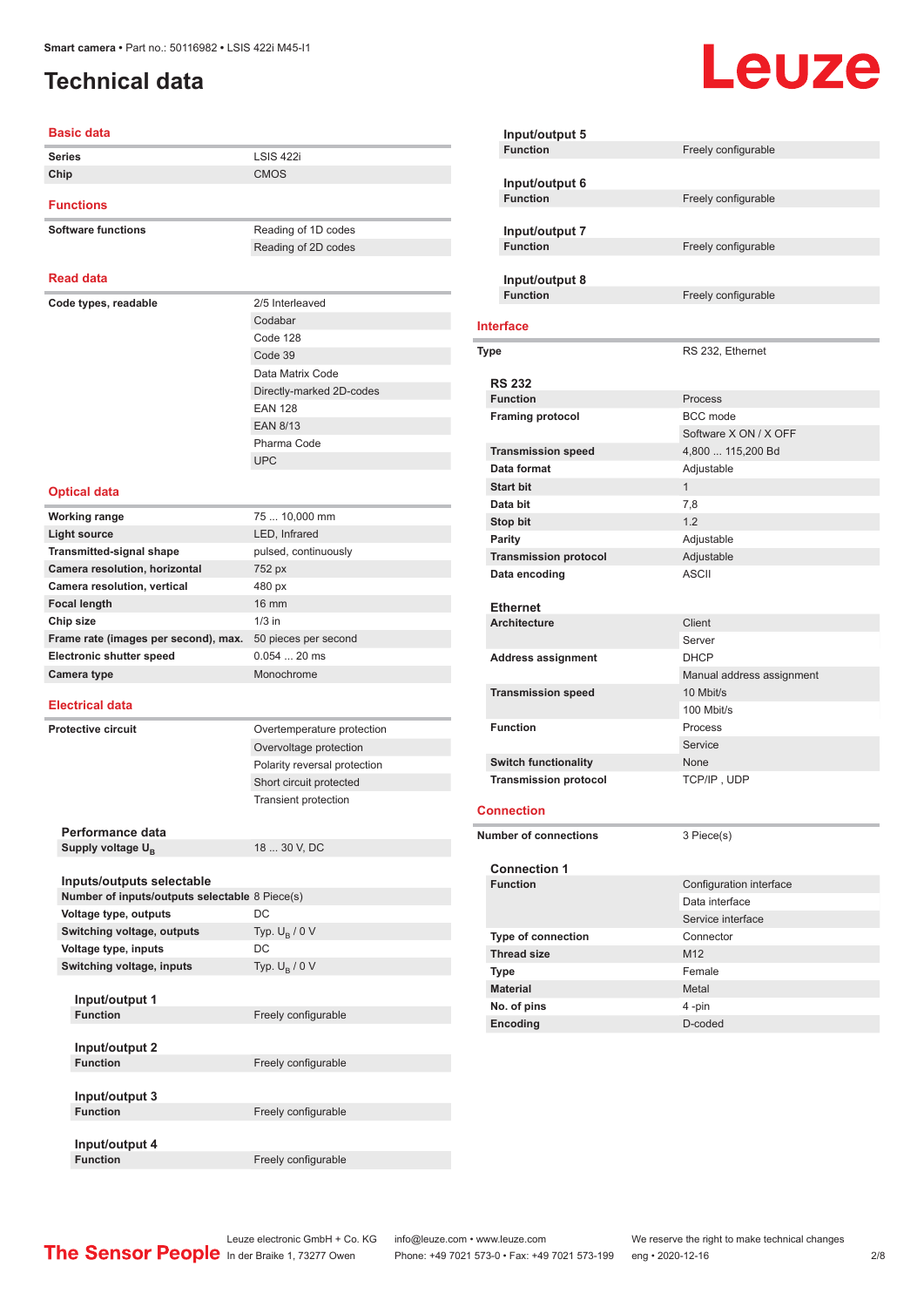# **Technical data**

# Leuze

| <b>Connection 2</b> |                |
|---------------------|----------------|
| <b>Function</b>     | Signal IN      |
|                     | Signal OUT     |
|                     | Voltage supply |
| Type of connection  | Connector      |
| <b>Thread size</b>  | M12            |
| <b>Type</b>         | Male           |
| <b>Material</b>     | Metal          |
| No. of pins         | 8-pin          |
| Encoding            | A-coded        |
|                     |                |
| <b>Connection 3</b> |                |
| <b>Function</b>     | Data interface |
|                     | Signal IN      |
|                     | Signal OUT     |
| Type of connection  | Connector      |
| <b>Thread size</b>  | M12            |
| <b>Type</b>         | Female         |
| <b>Material</b>     | Metal          |
| No. of pins         | 8-pin          |
| Encoding            | A-coded        |

#### **Mechanical data**

| Design                   | Cubic                        |
|--------------------------|------------------------------|
| Dimension (W x H x L)    | 75 mm x 55 mm x 113 mm       |
| <b>Housing material</b>  | Metal                        |
| <b>Metal housing</b>     | Diecast aluminum             |
| Lens cover material      | Glass                        |
| Net weight               | 500q                         |
| <b>Housing color</b>     | Black, RAL 9005              |
|                          | Red, RAL 3000                |
| <b>Type of fastening</b> | Dovetail grooves             |
|                          | Mounting thread              |
|                          | Via optional mounting device |

#### **Operation and display**

| Type of display             | I FD                                             |
|-----------------------------|--------------------------------------------------|
|                             | Monochromatic graphical display,<br>128x64 pixel |
| <b>Number of LEDs</b>       | 2 Piece(s)                                       |
| Type of configuration       | Via web browser                                  |
| <b>Operational controls</b> | Membrane keyboard                                |

#### **Environmental data**

| Ambient temperature, operation     | $0+45$ °C              |
|------------------------------------|------------------------|
| Ambient temperature, storage       | $-20$ +70 $^{\circ}$ C |
| Relative humidity (non-condensing) | $090\%$                |

#### **Certifications**

| Degree of protection                                               | IP 65                   |
|--------------------------------------------------------------------|-------------------------|
|                                                                    | <b>IP 67</b>            |
| <b>Protection class</b>                                            | Ш                       |
| <b>Certifications</b>                                              | c UL US                 |
| Test procedure for EMC in accordance EN 61000-6-2:2005             |                         |
| with standard                                                      | EN 61000-6-4:2001       |
| Test procedure for shock in<br>accordance with standard            | IEC 60068-2-27, test Ea |
| Test procedure for continuous shock<br>in accordance with standard | IEC 60068-2-29, test Eb |
| Test procedure for vibration in<br>accordance with standard        | IEC 60068-2-6, test Fc  |
| <b>US patents</b>                                                  | US 8,288,706 B          |
|                                                                    |                         |

#### **Classification**

| <b>Customs tariff number</b> | 90318020 |
|------------------------------|----------|
| eCl@ss 5.1.4                 | 27280103 |
| $eC/\omega$ ss 8.0           | 27280103 |
| eCl@ss 9.0                   | 27280103 |
| eCl@ss 10.0                  | 27280103 |
| eCl@ss 11.0                  | 27280103 |
| <b>ETIM 5.0</b>              | EC002550 |
| <b>ETIM 6.0</b>              | EC002999 |
| <b>ETIM 7.0</b>              | EC002999 |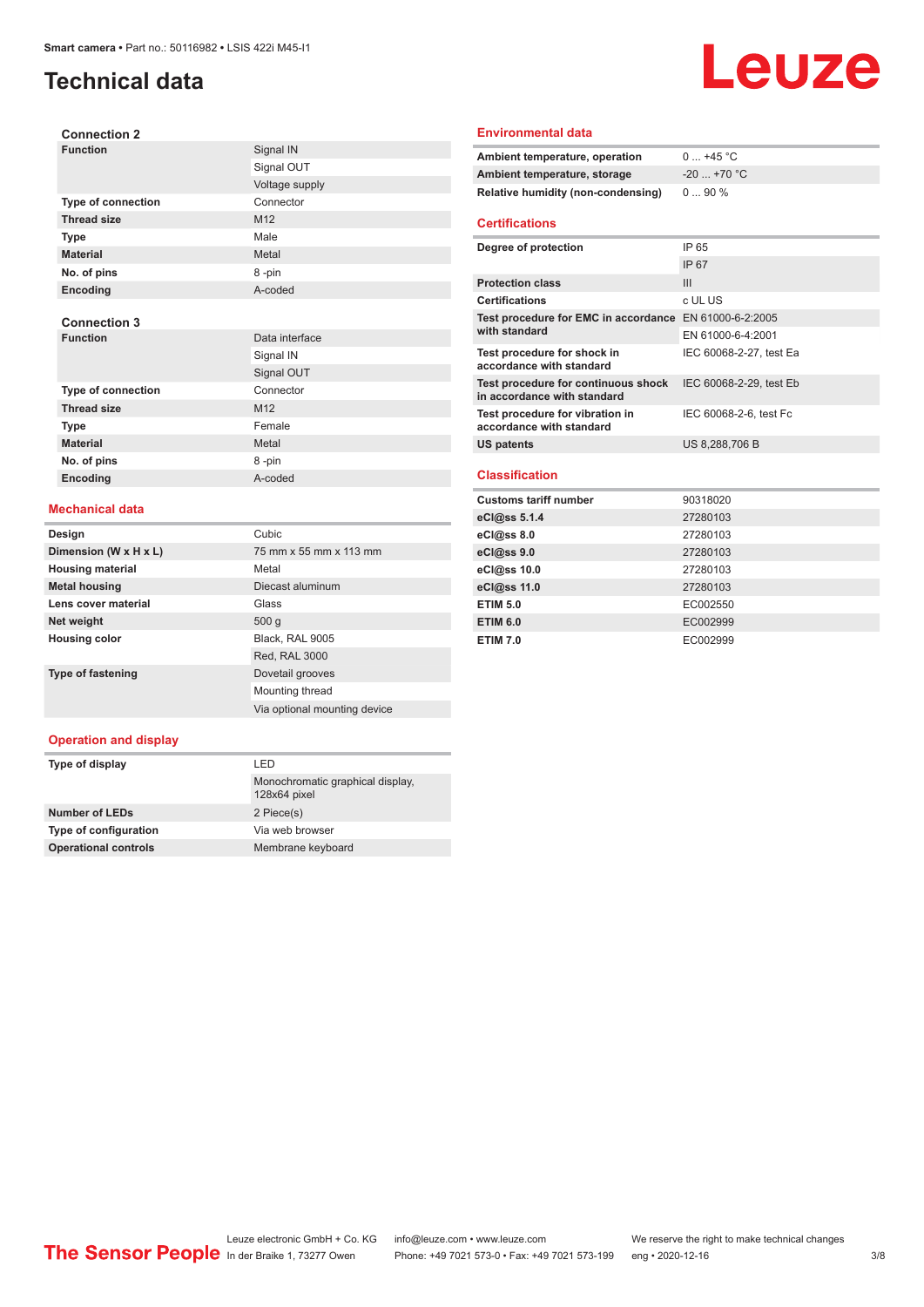# <span id="page-3-0"></span>**Dimensioned drawings**

All dimensions in millimeters



### **Electrical connection Connection 1 SERVICE**

| <b>Function</b>    | Configuration interface |
|--------------------|-------------------------|
|                    | Data interface          |
|                    | Service interface       |
| Type of connection | Connector               |
| <b>Thread size</b> | M12                     |
| <b>Type</b>        | Female                  |
| <b>Material</b>    | Metal                   |
| No. of pins        | 4-pin                   |
| Encoding           | D-coded                 |

### **Pin Pin assignment**

| 1              | TD+   |
|----------------|-------|
| $\overline{2}$ | $RD+$ |
| 3              | TD-   |
| $\overline{a}$ | RD-   |



# **Leuze**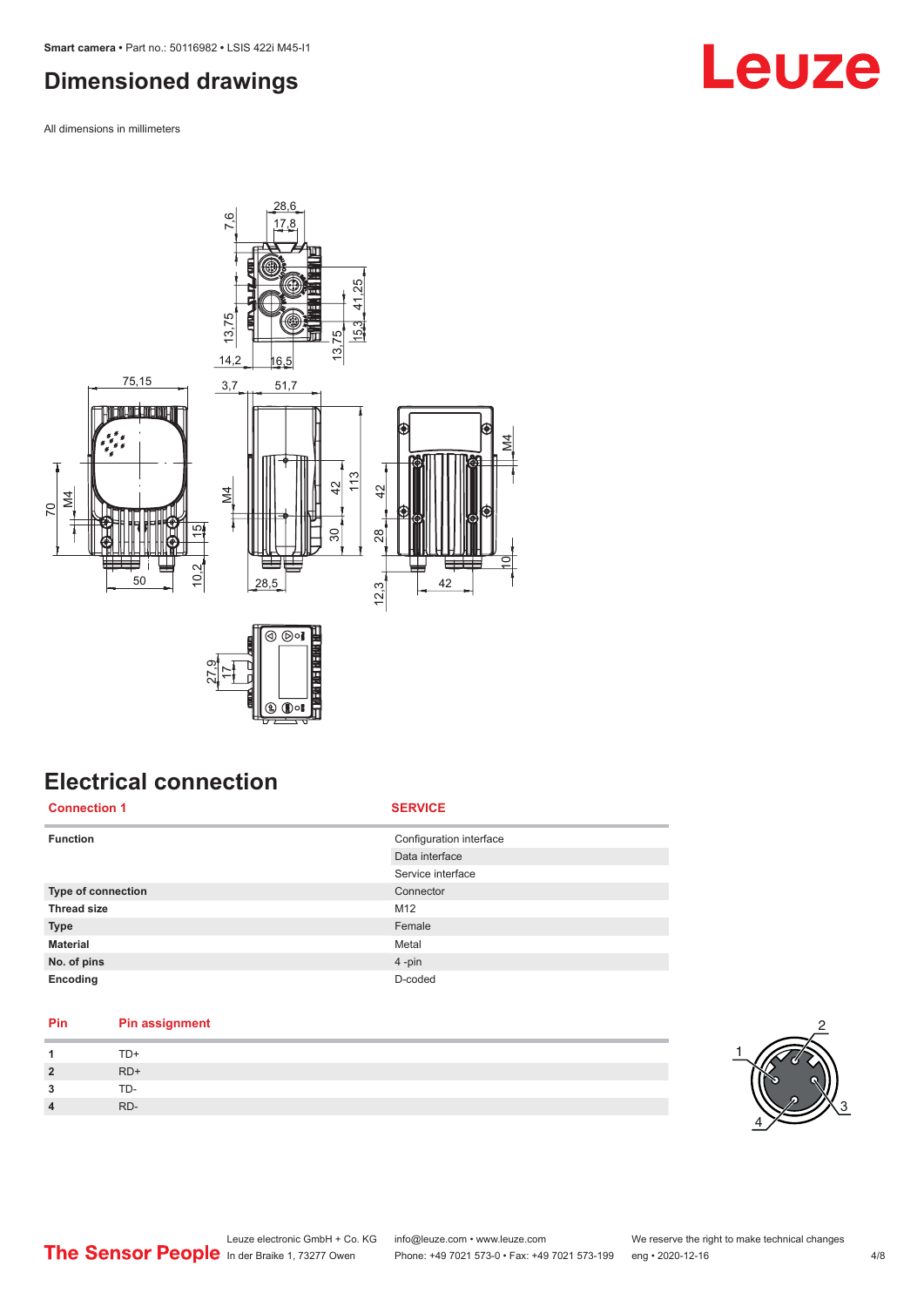# **Electrical connection**

#### **Connection 2 PWR**

| <b>Function</b>    | Signal IN<br>Signal OUT |
|--------------------|-------------------------|
|                    | Voltage supply          |
| Type of connection | Connector               |
| <b>Thread size</b> | M12                     |
| <b>Type</b>        | Male                    |
| <b>Material</b>    | Metal                   |
| No. of pins        | 8-pin                   |
| Encoding           | A-coded                 |

#### **Pin Pin assignment**

|                | <b>VIN</b>      |
|----------------|-----------------|
| $\overline{2}$ | IO <sub>1</sub> |
| 3              | GND             |
| $\overline{4}$ | IO2             |
| 5              | IO <sub>3</sub> |
| 6              | IO4             |
|                | n.c.            |
| $\circ$<br>o   | FE              |

#### **Connection 3 BUS OUT**

| <b>Function</b>    | Data interface |
|--------------------|----------------|
|                    | Signal IN      |
|                    | Signal OUT     |
| Type of connection | Connector      |
| <b>Thread size</b> | M12            |
| <b>Type</b>        | Female         |
| <b>Material</b>    | Metal          |
| No. of pins        | 8-pin          |
| Encoding           | A-coded        |

### **Pin Pin assignment 1** IO5 **2** IO6

| 3              | <b>GND</b>       |
|----------------|------------------|
| $\overline{4}$ | IO7              |
| 5              | IO8              |
| 6              | <b>RS 232-RX</b> |
|                | <b>RS 232-TX</b> |
|                |                  |



# Leuze

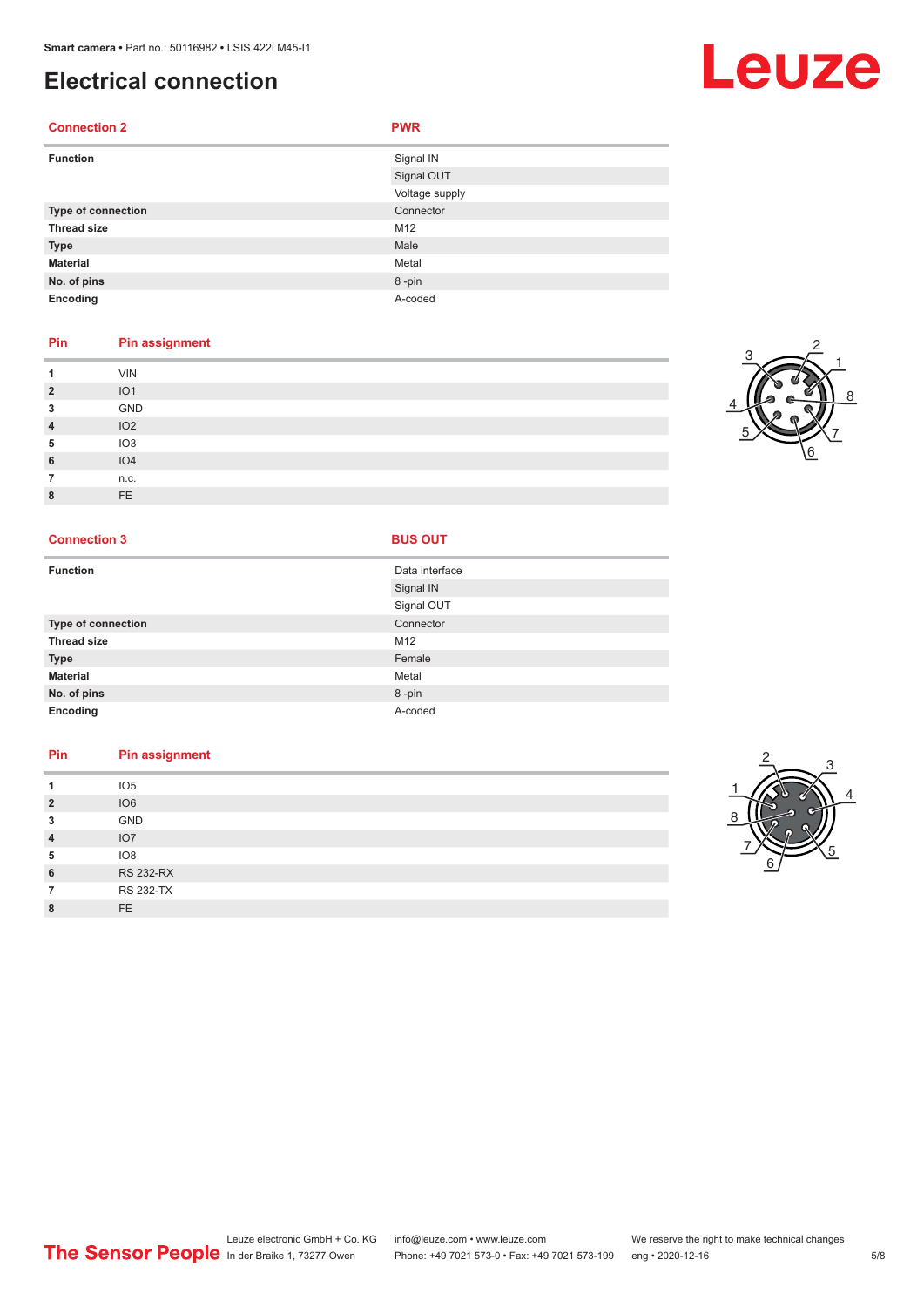### <span id="page-5-0"></span>**Diagrams**

# Leuze

#### Relationship between working distance and field of view size



# **Operation and display**

| <b>LED</b>     |                         | <b>Display</b>            | <b>Meaning</b>                  |
|----------------|-------------------------|---------------------------|---------------------------------|
|                | <b>PWR</b>              | Off                       | No supply voltage               |
|                |                         | Green, flashing           | Device ok, initialization phase |
|                |                         | Green, continuous light   | Device OK                       |
|                |                         | Orange, continuous light  | Service operation               |
|                |                         | Red, flashing             | Device OK, warning set          |
|                |                         | Red, continuous light     | Device error                    |
| $\overline{2}$ | <b>BUS</b>              | Off                       | No supply voltage               |
|                | Green, flashing         | <b>BUS</b> initialization |                                 |
|                | Green, continuous light | <b>BUS OK</b>             |                                 |
|                |                         | Red, flashing             | Bus error                       |

## **Part number code**

Part designation: **LSIS AABB CCD-EF-GG**

| <b>LSIS</b> | <b>Operating principle</b><br>Smart camera                                                                                                       |  |  |  |  |
|-------------|--------------------------------------------------------------------------------------------------------------------------------------------------|--|--|--|--|
| AA          | <b>Functions</b><br>41: BLOB analysis<br>42: Code reading<br>46: BLOB analysis, code reading, measuring tool<br>47: Compartment fine positioning |  |  |  |  |
| <b>BB</b>   | Interface<br>2: RS 232 / Ethernet + digital I/Os                                                                                                 |  |  |  |  |
| cc          | Camera chip / resolution range<br>M4: Monochrome / 752 x 480px                                                                                   |  |  |  |  |
| D           | Lens<br>$3:8$ mm<br>$5:16 \, \text{mm}$<br>9: depending on the used interchangeable lens                                                         |  |  |  |  |
| E           | <b>Illumination</b><br>I: infrared light<br>M: RGBW<br>W: white<br>X: external illumination                                                      |  |  |  |  |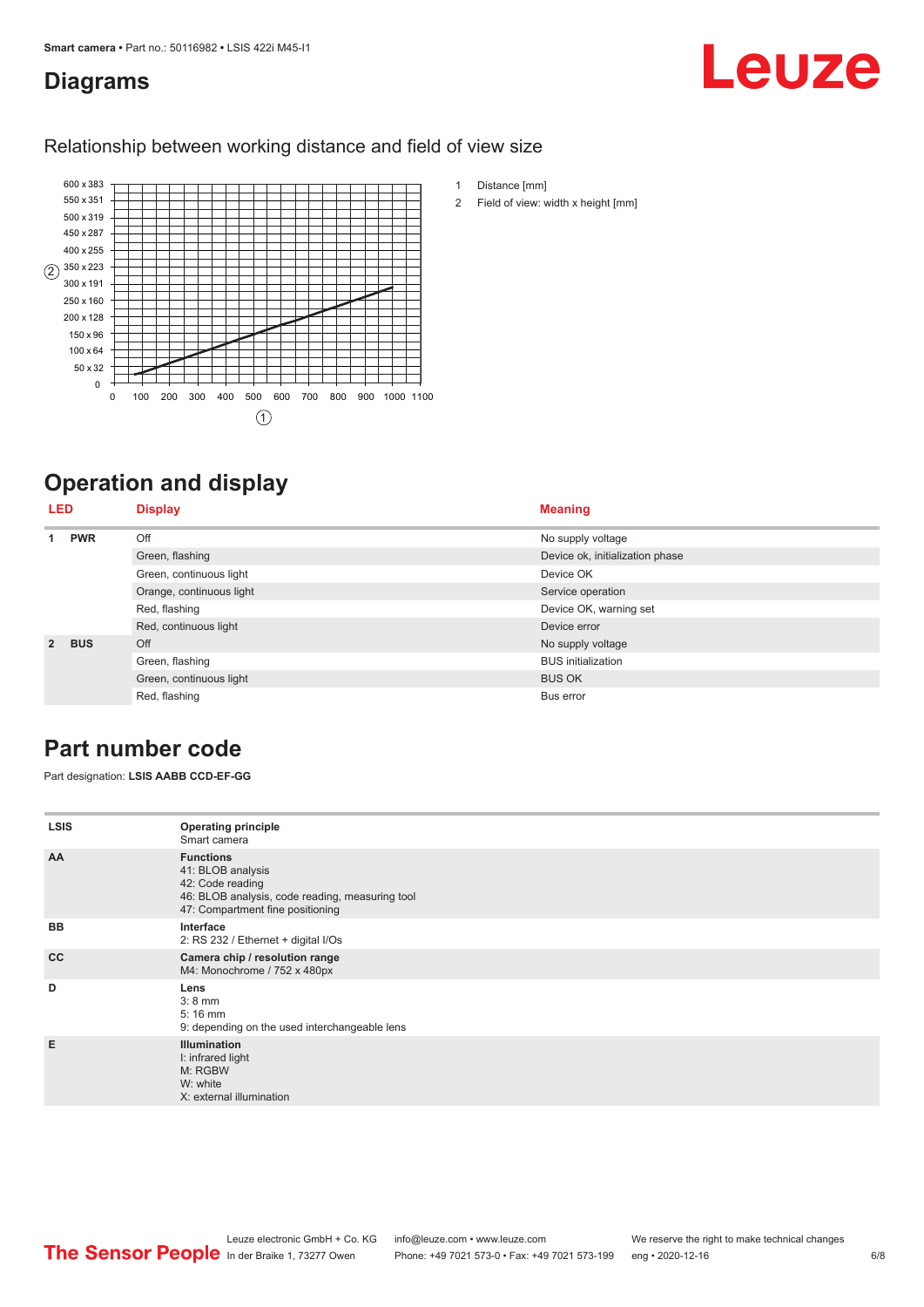# <span id="page-6-0"></span>**Part number code**



| F.        | <b>Illumination type</b><br>1: diffuse front illumination<br>9: none                            |
|-----------|-------------------------------------------------------------------------------------------------|
| GG        | Version<br>01: plastic<br>n/a: glass<br>H: with heating                                         |
|           | <b>Note</b>                                                                                     |
| $\bullet$ | $\&$ A list with all available device types can be found on the Leuze website at www.leuze.com. |

### **Notes**

|  | <b>Observe intended use!</b>                                                          |
|--|---------------------------------------------------------------------------------------|
|  | $\%$ This product is not a safety sensor and is not intended as personnel protection. |
|  | ₹ The product may only be put into operation by competent persons.                    |
|  | § Only use the product in accordance with its intended use.                           |

## **Accessories**

# Connection technology - Connection cables

|  | Part no. | <b>Designation</b>      | <b>Article</b>   | <b>Description</b>                                                                                                                                                                            |
|--|----------|-------------------------|------------------|-----------------------------------------------------------------------------------------------------------------------------------------------------------------------------------------------|
|  | 50135128 | KD S-M12-8A-P1-050      | Connection cable | Connection 1: Connector, M12, Axial, Female, A-coded, 8-pin<br>Connection 2: Open end<br>Shielded: Yes<br>Cable length: 5,000 mm<br>Sheathing material: PUR                                   |
|  | 50135074 | KS ET-M12-4A-P7-<br>050 | Connection cable | Suitable for interface: Ethernet<br>Connection 1: Connector, M12, Axial, Male, D-coded, 4-pin<br>Connection 2: Open end<br>Shielded: Yes<br>Cable length: 5,000 mm<br>Sheathing material: PUR |
|  | 50135139 | KS S-M12-8A-P1-050      | Connection cable | Connection 1: Connector, M12, Axial, Male, A-coded, 8-pin<br>Connection 2: Open end<br>Shielded: Yes<br>Cable length: 5,000 mm<br>Sheathing material: PUR                                     |